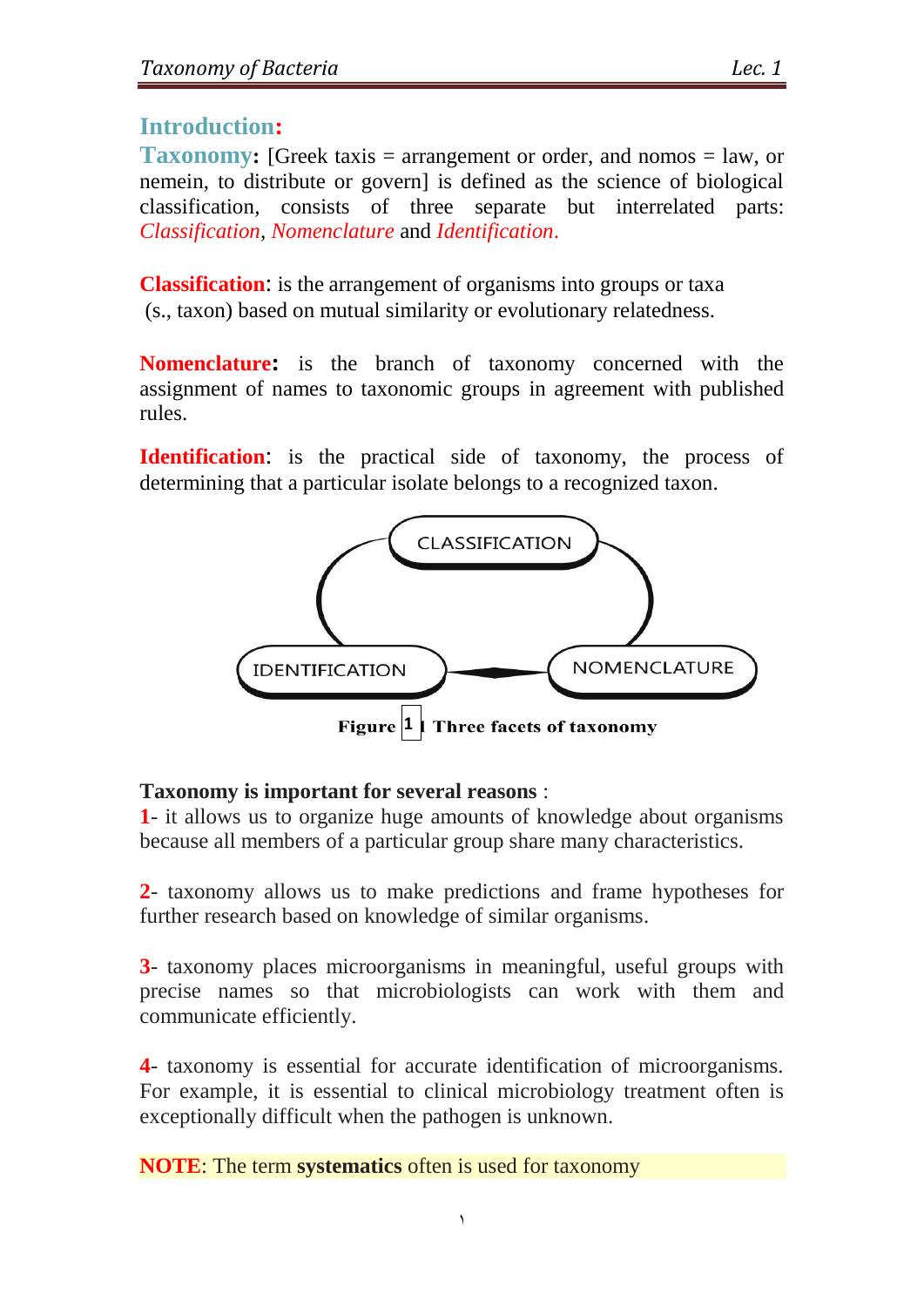## **1-Classification:**

Over 1.5 million **different** organisms have been identified to date. Many **similarities** among living organisms such as:

- **1**-Made up of cells surrounded by a plasma membrane.
- **2**-Use ATP as energy source.
- **3**-Store genetic information as DNA.
- **4**-Ribosomes are the site of protein synthesis.

Both differences and similarities among organisms are caused by **natural selection** (Darwin, 1858). Organisms can be classified into taxonomic categories (**taxa**), based on the differences and similarities among them.

The study of evolutionary relationships of living organisms known as (Phylogeny). Ancient Greeks classified all living organisms into two groups: *Kingdom Plantae* & *Kingdom Animalia*.



In 1850s bacteria and fungi were incorrectly placed in the Plant Kingdom. In 1860s Kingdom Protista was proposed by Ernst Haeckel to include bacteria, fungi, algae, and protozoa, but many scientists still classified bacteria and fungi as plants.

In 1930s electron microscopy made it clear that bacterial cells lacked a nucleus. The term **prokaryote** was introduced in 1937.

In 1959 **Kingdom Fungi** was established.

In 1961 the current definition of the term **prokaryote** was established.

In 1968 the **Kingdom Prokaryotae** was accepted by biologists.

In 1969 Robert Whitaker proposed a **five kingdom system of biological classification** for all living organisms:

**1. Kingdom Prokaryotae (Monera):** Oldest known cells. Lived over 3.5 billion years ago. Lack a nucleus and membrane bound organelles.

(The other four kingdoms are **eukaryotes**. Have a true nucleus and membrane bound organelles).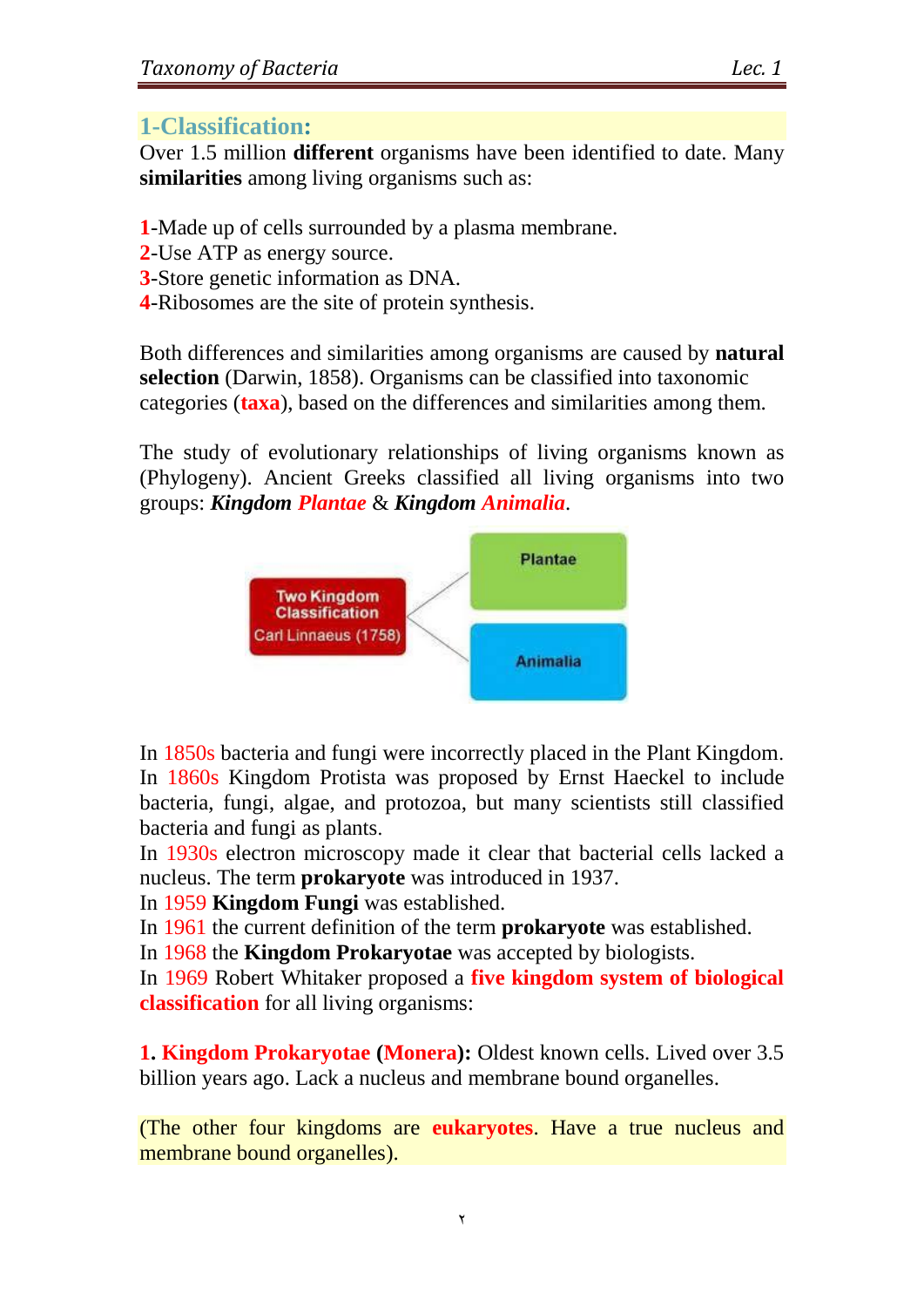**2. Kingdom Protista:** Mostly unicellular, lack tissue organization. Most have flagella during life.

**3. Kingdom Fungi**: May be unicellular (yeasts) or multicellular (molds). Many are saprotrophs.

**4. Kingdom Plantae:** Multicellular, photosynthetic.

**5. Kingdom Animalia:** Multicellular, heterotrophs that ingest food through a mouth or oral cavity.



In 1978 Carl Woese proposed **Domain** as level of classification above **kingdom**.

#### **There are three domains based on the following distinguishing criteria:**

- **1**-Cell wall composition
- **2**-Membrane lipids
- **3**-RNA sequence
- **4**-Protein synthesis
- **5**-Antibiotic sensitivity

**Three kingdom system of biological classification**:

**1- Domain Eubacteria** (True bacteria)

**2- Domain Archaeabacteria (**Ancient bacteria)

**3- Domain Eukarya:** All eukaryotes( **Protista, Fungi, Plantae , and Animalia)**.

The **archaea** and **bacteria** first diverged, then the eukaryotes developed. These three primary groups are called **domains** and placed above the phylum and kingdom levels (the traditional kingdoms are distributed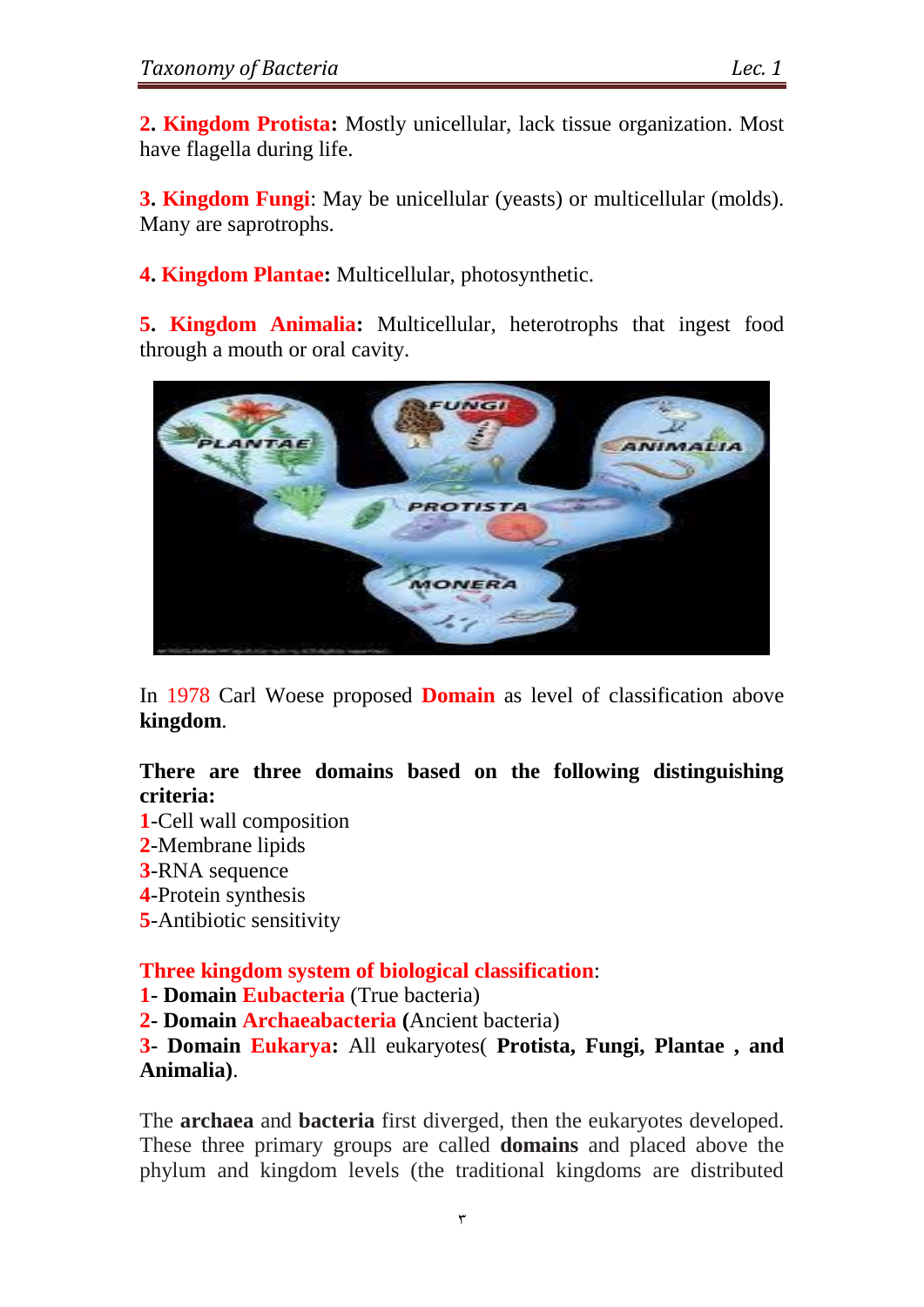among these three domains). The domains differ markedly from one another.

Eukaryotic organisms with primarily glycerol fatty acyl diester membrane lipids and eukaryotic rRNA belong to the *Eukarya.* 

The domain *Bacteria* contains prokaryotic cells with bacterial rRNA and membrane lipids that are primarily diacyl glycerol diesters. Prokaryotes having isoprenoid glycerol diether or diglycerol tetraether lipids in their membranes and archaeal rRNA compose the third domain, *Archaea.*



NOTE: Recent developments in molecular biology and biochemistry have revealed that there are two types of prokaryotic cells, based on differences in their ribosomes, cell walls, and metabolism.

**1. Eubacteria** (True bacteria): Cell wall contains peptidoglycan and Sensitive to antibiotics.

**2. Archaea (**Ancient bacteria): Cell walls lack peptidoglycan, resistant to antibiotics and Live in extreme environments.

#### **There are three kingdoms for** *Archaeabacteria* **:**

- **1. Methanogens**: Strict anaerobes that produce methane.
- **2. Extreme Halophiles**: Require high salt concentrations.
- **3. Thermoacidophiles:** Live in hot, acidic environments.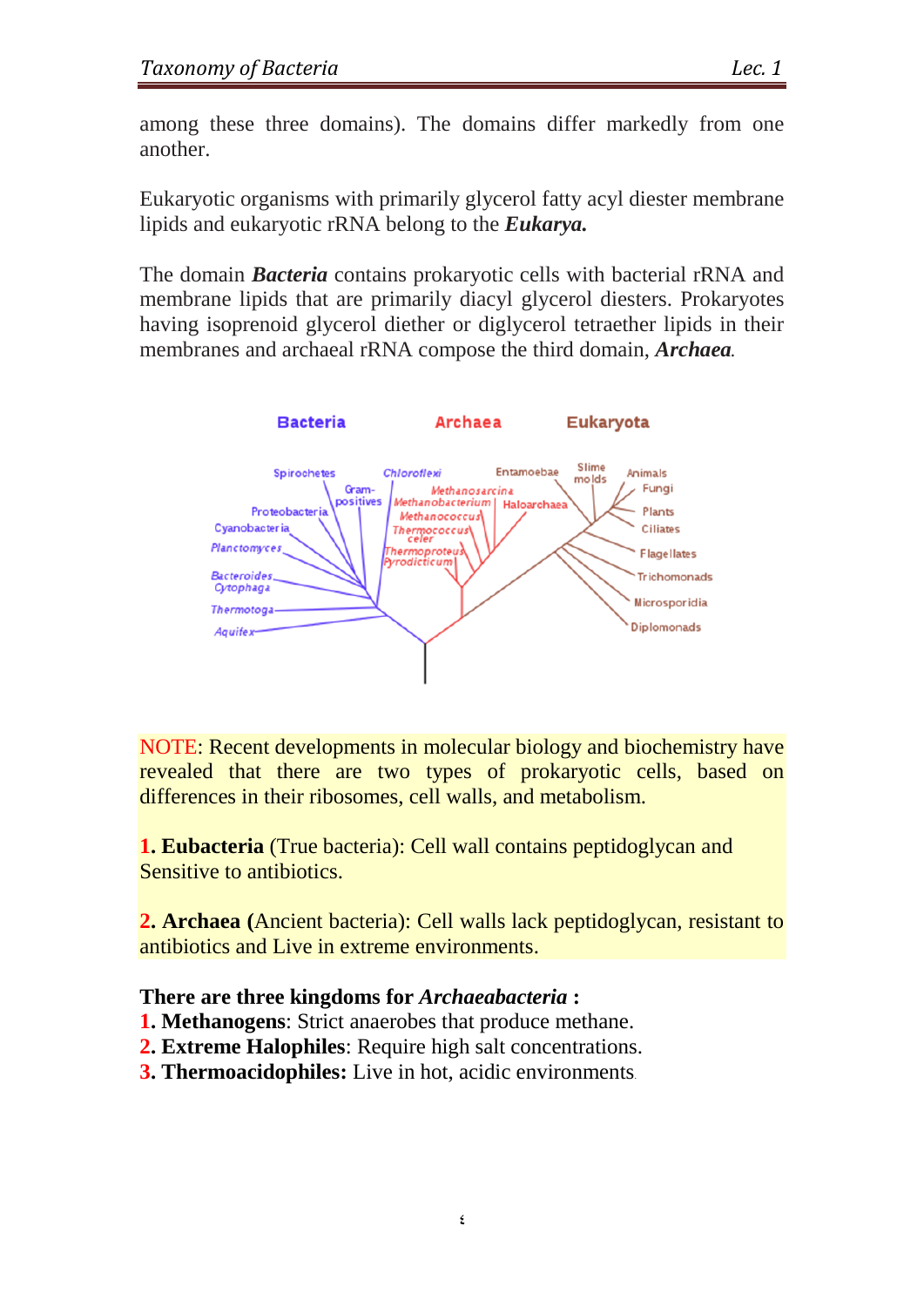### **Taxonomic Ranks:**

In preparing a classification scheme, one places the microorganism within a small, homogeneous group ( rank or category) that is itself a member of larger groups in a nonoverlapping hierarchical arrangement**.**

#### **In prokaryotic taxonomy the most commonly used levels or ranks (in ascending order) are :**

**Species:** a group of related isolates or strains.

Genera: a collection of related species.

**Families**: a collection of similar genera. In prokaryotic nomenclature, the name of the family ends in the suffix (*aceae*).

**Orders**: a collection of similar families. In prokaryotic nomenclature, the name of the order ends in the suffix (*ales*).

**Classes**: a collection of similar orders. In prokaryotic nomenclature, the name of the class ends in the suffix (*ia*) .

**Phylum or Division**: collection of similar classes.

**Kingdom** : collection of similar phyla or divisions.

**Domain**: collection of similar kingdoms.

| <b>Example:</b> Laxonomic Ranks of the bacterium <i>Escherichia coll</i> |                     |
|--------------------------------------------------------------------------|---------------------|
| <b>Formal Rank</b>                                                       | <b>Example</b>      |
| Domain                                                                   | Bacteria            |
| Phylum                                                                   | Proteobacteria      |
| Class                                                                    | Gammaproteobacteria |
| Order                                                                    | Enterobacteriales   |
| Family                                                                   | Enterobacteriaceae  |
| Genus                                                                    | Escherichia         |
| <b>Species</b>                                                           | coli                |

Example: Taxonomic Ranks of the bacterium *Escherichia coli*